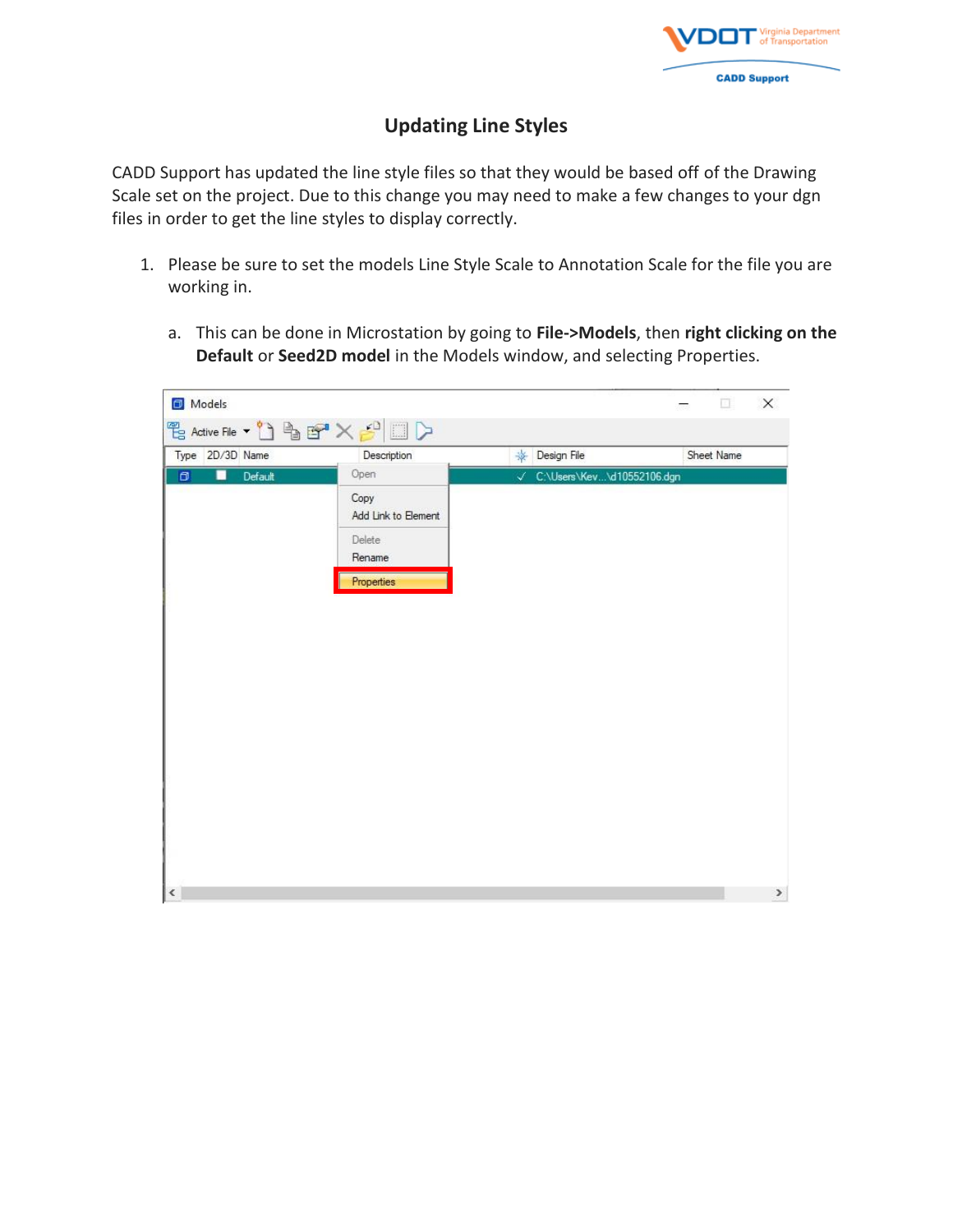

b. On the Model Properties window **change the Line Style Scale to Annotation Scale** by clicking the drop down button and selecting it from the list. Finally **click Ok** on the Model Properties window. Remember to do a **File->Save Settings** once you're done.

| Lype:<br>Name:  | Design<br>$2D -$<br>$\overline{\phantom{a}}$                       |  |
|-----------------|--------------------------------------------------------------------|--|
|                 | Default                                                            |  |
|                 | Description:   Master Model                                        |  |
| Ref Logical:    |                                                                    |  |
| $\mathbf{A}$    | $1" = 25'$                                                         |  |
|                 | Propagate Annotation Scale                                         |  |
|                 | Line Style Scale: Annotation Scale                                 |  |
| Cell Properties | Update Fields Automatically                                        |  |
|                 | Cell Type: Graphic $\blacktriangledown$<br>Can be placed as a cell |  |
|                 | Can be placed as an annotation cell                                |  |

- 2. Please be sure the drawing scale in the file is set to either 1"=25' or 1"=50'. The line styles will not display correctly if the scale is set to Full Size 1=1
	- a. Go to **Settings->Drawing Scale.** On the Drawing Scale window change the scale to either **1"=25'** or **1"=50'**.

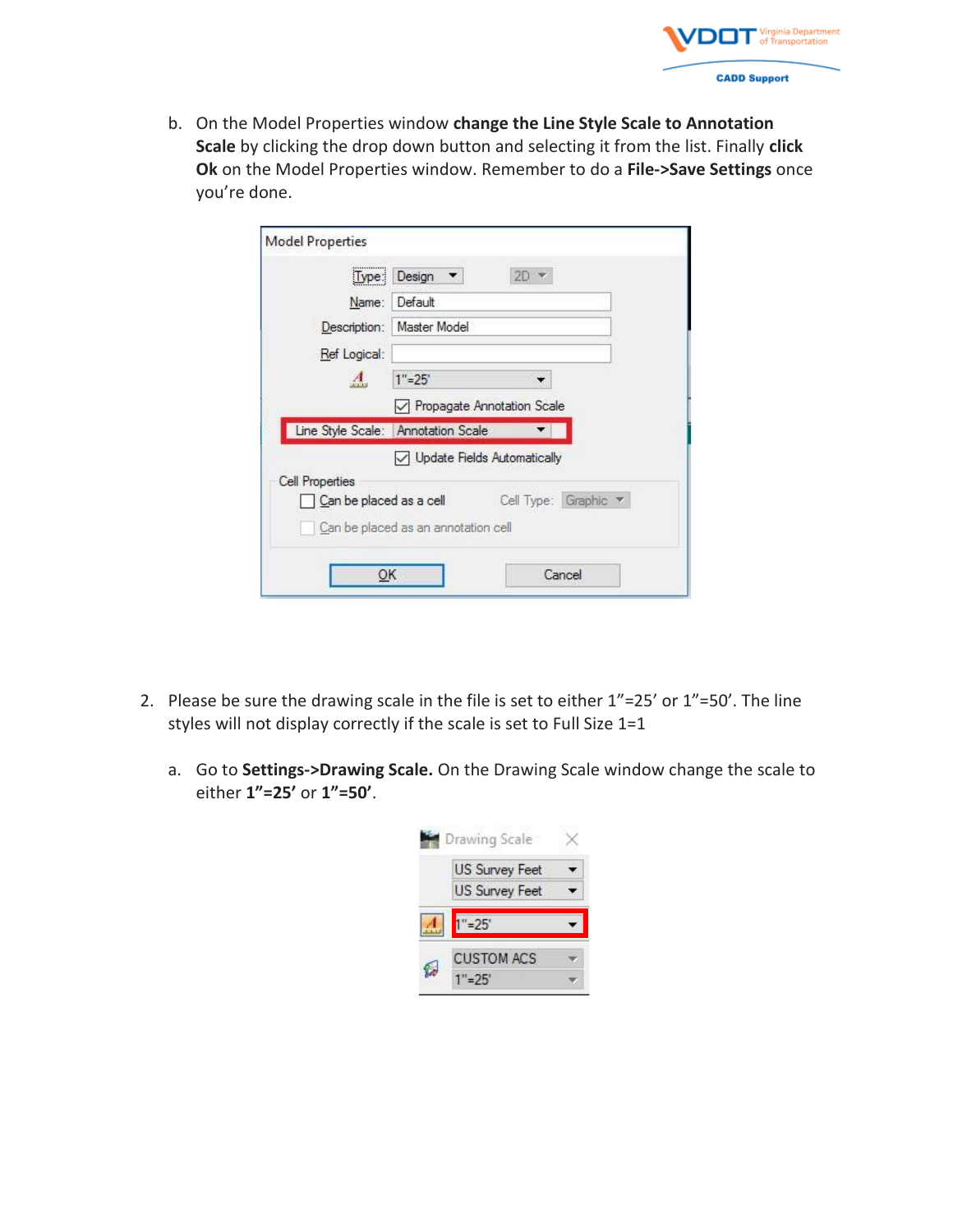

- b. Changing the drawing scale may affect the size of your text, notes, and dimension arrows. These can be resized by one of two ways.
	- i. Go to **Edit->Select By Attributes**
	- ii. On the Select By Attirbutes window in the right hand list select **Text** and **Text Nodes** and click **Execute**. This will select all of the text in your file.

| Levels     |         | Types             |   |
|------------|---------|-------------------|---|
| Name       | ۸       | Line              | ۸ |
| Default    |         | Line String       |   |
| Level 1    |         | Mesh              |   |
| Level 2    |         | Multiline         |   |
| Level 3    |         | Raster            |   |
| Level 4    |         | Raster Attachment |   |
| Level 5    |         | Shape             |   |
| Level 6    |         | Shared Cell       |   |
| Level 7    |         | Solid             |   |
| Level 8    |         | Surface           |   |
| $\epsilon$ |         | Text              |   |
|            | ⋗       | <b>Text Node</b>  |   |
| Symbology  |         | Mode              |   |
| Color:     | 66      | Inclusive         |   |
| Style:     | 0<br>Ÿ. | Selection<br>۰    |   |
| Weight:    | 3       | ۰<br>0n           |   |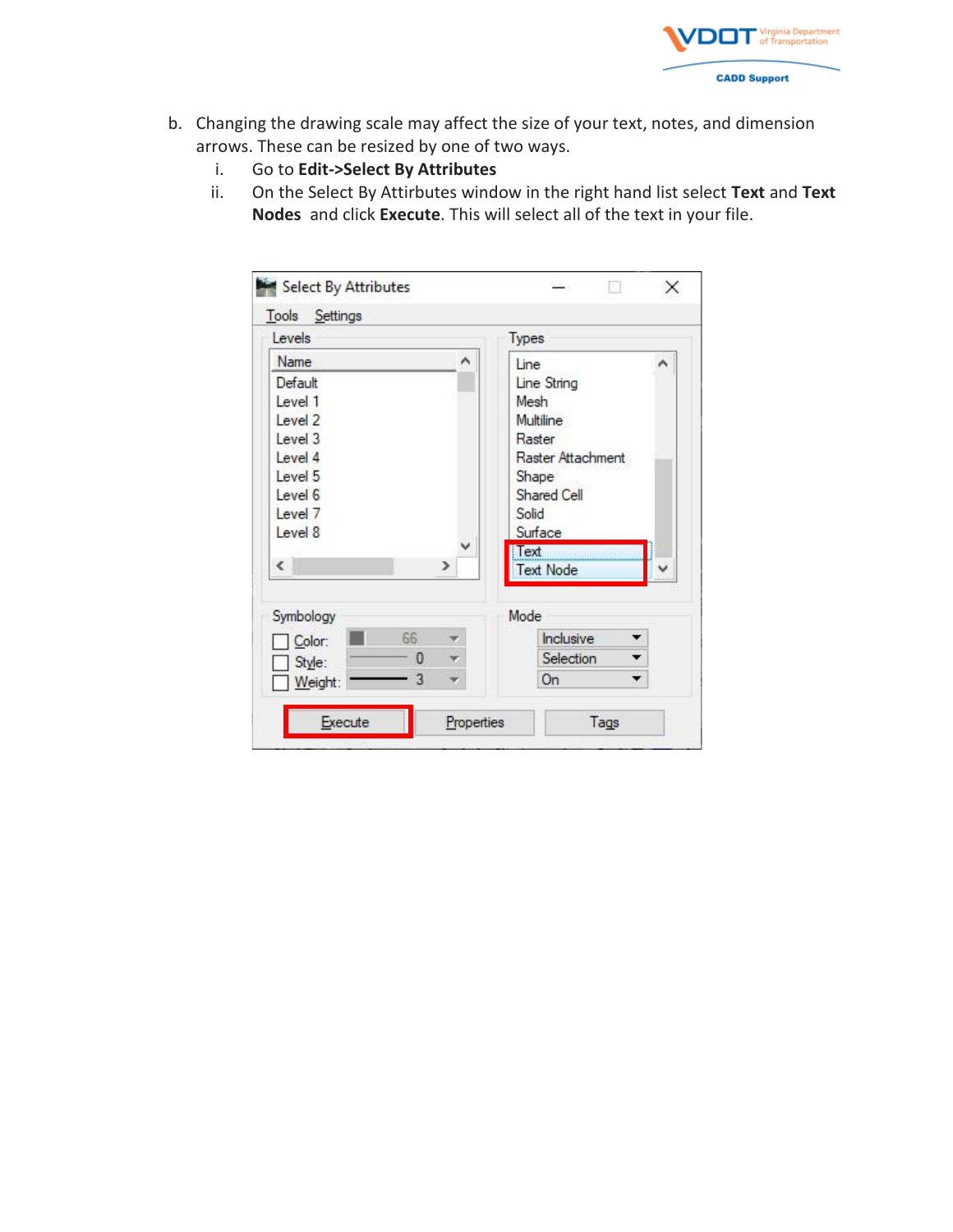

| $\overline{\omega}$ Element Information |                       | 회사 | × |
|-----------------------------------------|-----------------------|----|---|
| E- Selection                            |                       |    |   |
| 由 <b>A</b> Text(345)<br>4 Text Node(97) |                       |    |   |
|                                         |                       |    |   |
|                                         |                       |    |   |
|                                         |                       |    |   |
| Model                                   | Seed <sub>2D</sub>    |    | ۸ |
| Last Modified                           | "Varies"              |    |   |
| Snappable                               | Snappable             |    |   |
| View Dependent                          | <b>View Dependent</b> |    |   |
| Modified                                | Modified              |    |   |
| New                                     | New                   |    |   |
| Locked                                  | <b>Unlocked</b>       |    |   |
| Display Style                           | From View             |    |   |
| <b>Raw Data</b>                         |                       |    |   |
| Element ID                              | "Varies"              |    |   |
| Size                                    | "Varies"              |    |   |
| File Position                           | "Varies"              |    |   |
| Linkages                                | 1                     |    |   |
| <b>Contents</b>                         |                       |    | ۸ |
| <b>Text String</b>                      | "Varies"              |    |   |
| <b>Text Style</b>                       | (None)                |    |   |
| <b>Formatting</b>                       |                       |    | ۸ |
| Font Name                               | <b>ESI ITALICS</b>    |    |   |
| Vertical                                | False                 |    |   |
| Height                                  | "Varies"              |    |   |
| Width                                   | "Varies"              |    |   |
| Is Annotation                           | False                 |    |   |
| Justification                           | "Varies"              |    |   |
| Italics                                 | False                 |    |   |
| Slant Angle                             | $0^{\circ}$           |    |   |
| Line Spacing                            | "Varies"              |    |   |
| Line Spacing Type                       | Exact                 |    |   |

iii. The first way is to resize the text is to open the **Element Information** box, and set the **Is Annotation** property to **False**.

iv. You can use this same method for resizing dimensions as well. Just select Dimension from the Types section.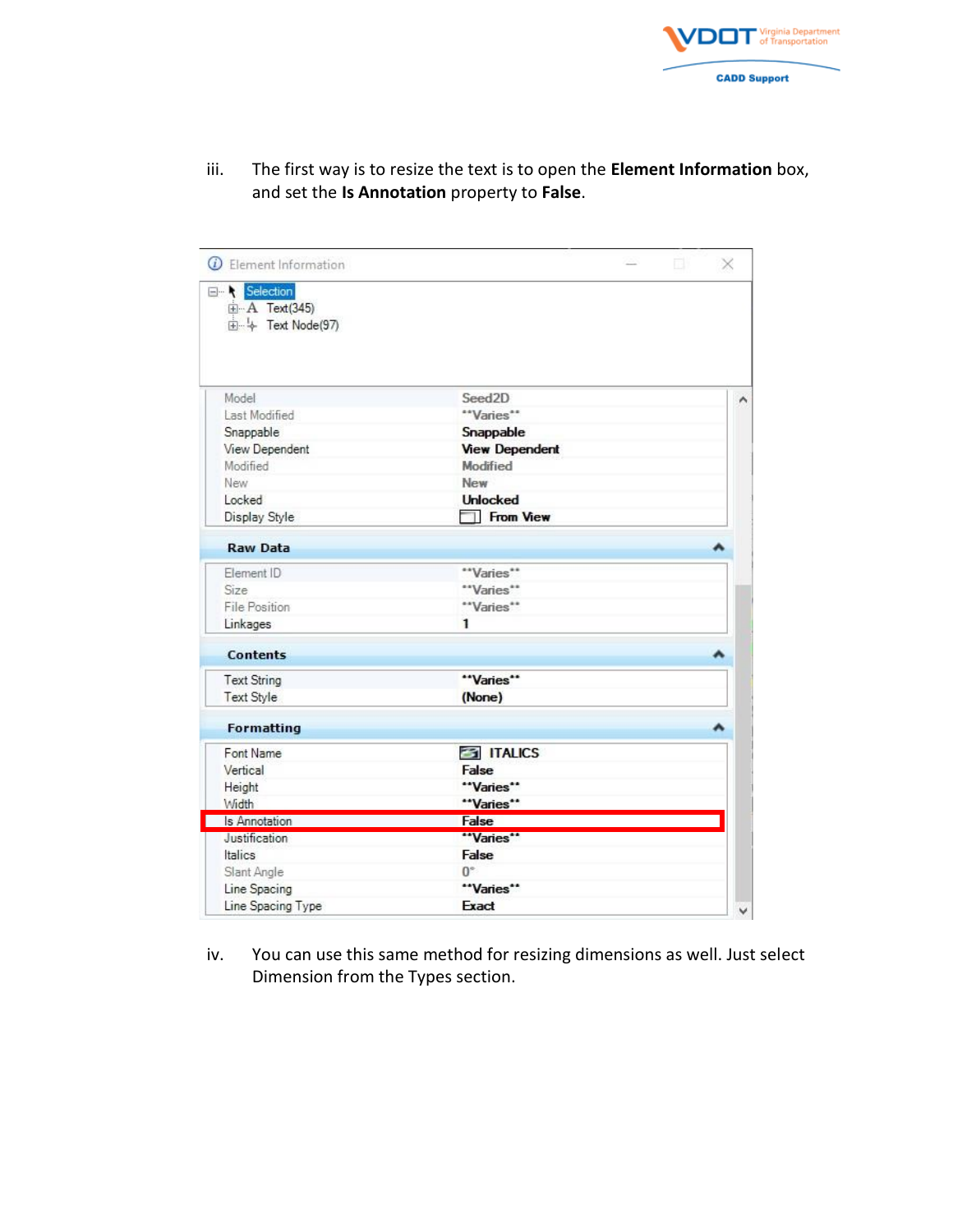

| Select By Attributes  | ×                       |
|-----------------------|-------------------------|
| Settings<br>Tools     |                         |
| Levels                | Types                   |
| Name<br>۸             | Arc<br>۸                |
| Default               | <b>B-spline</b>         |
| Level 1               | <b>B-spline Surface</b> |
| Level 2               | Cell                    |
| Level 3               | Complex Shape           |
| Level 4               | Complex Chain           |
| Level 5               | Cone                    |
| Level 6               | Curve                   |
| Level <sub>7</sub>    | Dimension               |
| Level 8               | <b>Ellipse</b>          |
| ∀                     | Line                    |
| ∢<br>$\rightarrow$    | Line String             |
|                       |                         |
| Symbology             | Mode                    |
| 66<br>Color:          | Inclusive               |
| 0<br>÷<br>Style:      | Selection               |
| 3<br>Weight:          | 0n<br>▼                 |
| Execute<br>Properties | Tags                    |

v. The second way to resize the text is to use the Scale tool. Open the tool, and set the scale value to 1/300 for projects that are done at 1"=25' or 1/600 for projects that are done at 1"=50'.

|          |                | Copy                   |                           |
|----------|----------------|------------------------|---------------------------|
| -5       |                | Move                   |                           |
| 野川       | $\overline{3}$ | Scale                  |                           |
| $\alpha$ | 4              | Rotate                 | Scale                     |
| ÃN       | 5              | Mirror                 | Active Scale<br>Method:   |
| 88       | 6              | Array                  | 0.003333<br>X Scale:<br>≏ |
| 踔        | 7              | Align Elements By Edge | 0.003333<br>Y Scale:      |
| è        | 8              | Stretch                | About Element Center      |
|          | 9              | Move Parallel          | Copies                    |
| 며        | 0              | Move To Contact        | Inside<br>Use Fence:      |
|          |                | Open as ToolBox        |                           |

vi. Be sure to check the box to scale About Elements Center, and left click to scale the text.

**Note: This may cause you text to shift in some cases**.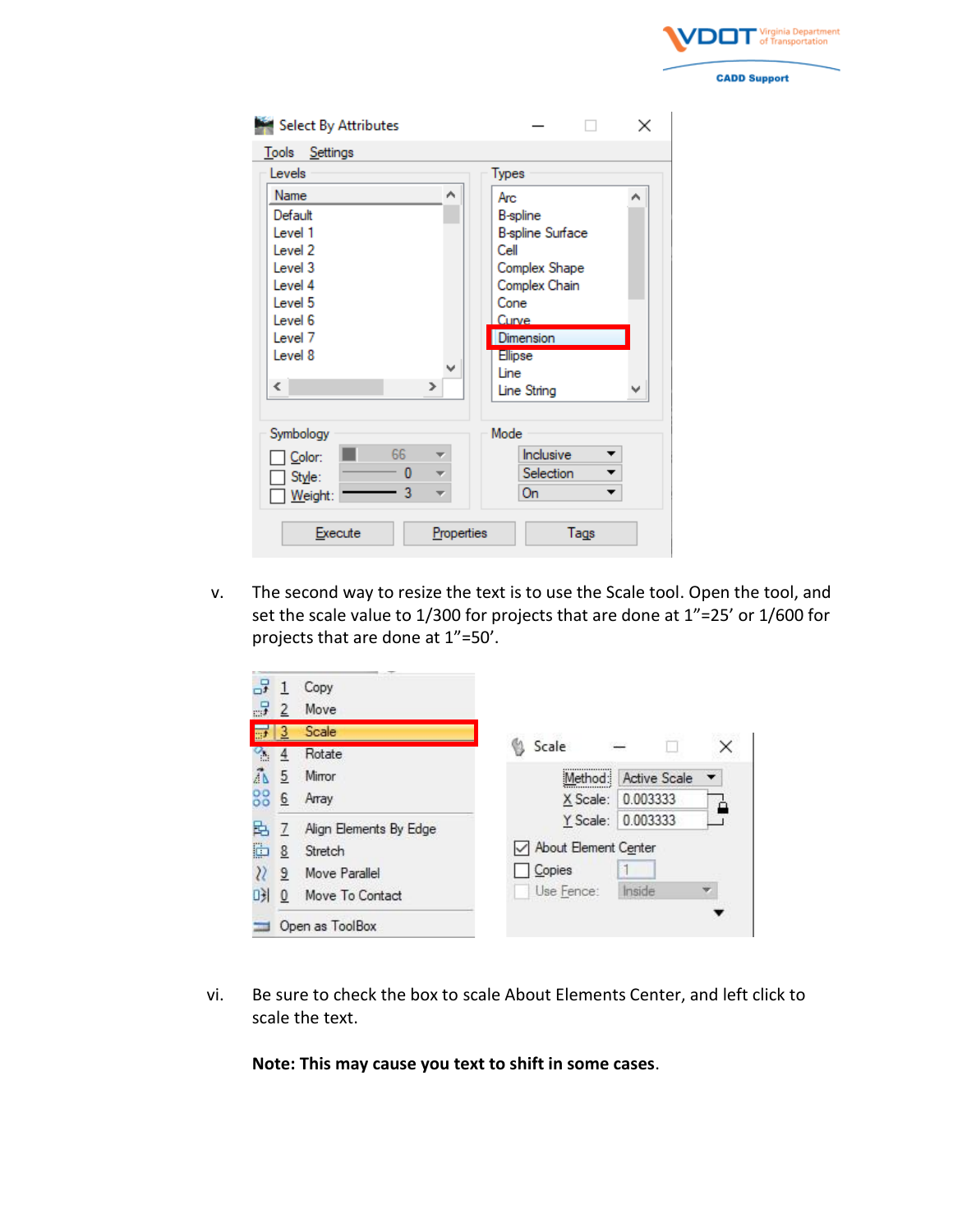

- 3. Some of you may need an updated copy of our line style files, and they can be found using the link below. Most updates have been occurring in the **Desstyl.rsc** file, **surveyV14.rsc**, and **survey.rsc** files.
	- a. To get the most up to date copy of these files you can export copies from ProjectWise to **C:\proj\supv8i2015\symb** on your computer.

|                            | New<br>Y.                                                    |  |
|----------------------------|--------------------------------------------------------------|--|
|                            | Open                                                         |  |
|                            | Open as Read-Only                                            |  |
|                            | Open With                                                    |  |
|                            | Markup                                                       |  |
|                            | View                                                         |  |
|                            | Check Out                                                    |  |
|                            | Check In                                                     |  |
|                            | Free                                                         |  |
|                            | Copy Out                                                     |  |
|                            | Export                                                       |  |
|                            | Import                                                       |  |
|                            | Create Renditions                                            |  |
|                            | <b>Export to Excel</b><br>$\rightarrow$                      |  |
|                            |                                                              |  |
| Define the export settings | Specify an export folder and click Next to begin the export. |  |
|                            |                                                              |  |
| Export folder:             |                                                              |  |
| C:\proj\supv8i2015\symb    | Browse                                                       |  |
| Export comment:            |                                                              |  |
|                            |                                                              |  |
| Previous Comments:         |                                                              |  |
|                            |                                                              |  |
|                            |                                                              |  |
|                            |                                                              |  |
|                            | Cancel<br>$<$ Back<br>Next >                                 |  |

b. When it asks if you want to replace the existing file with the same name select **Yes**, or **Yes To All** if you are exporting all three files at once.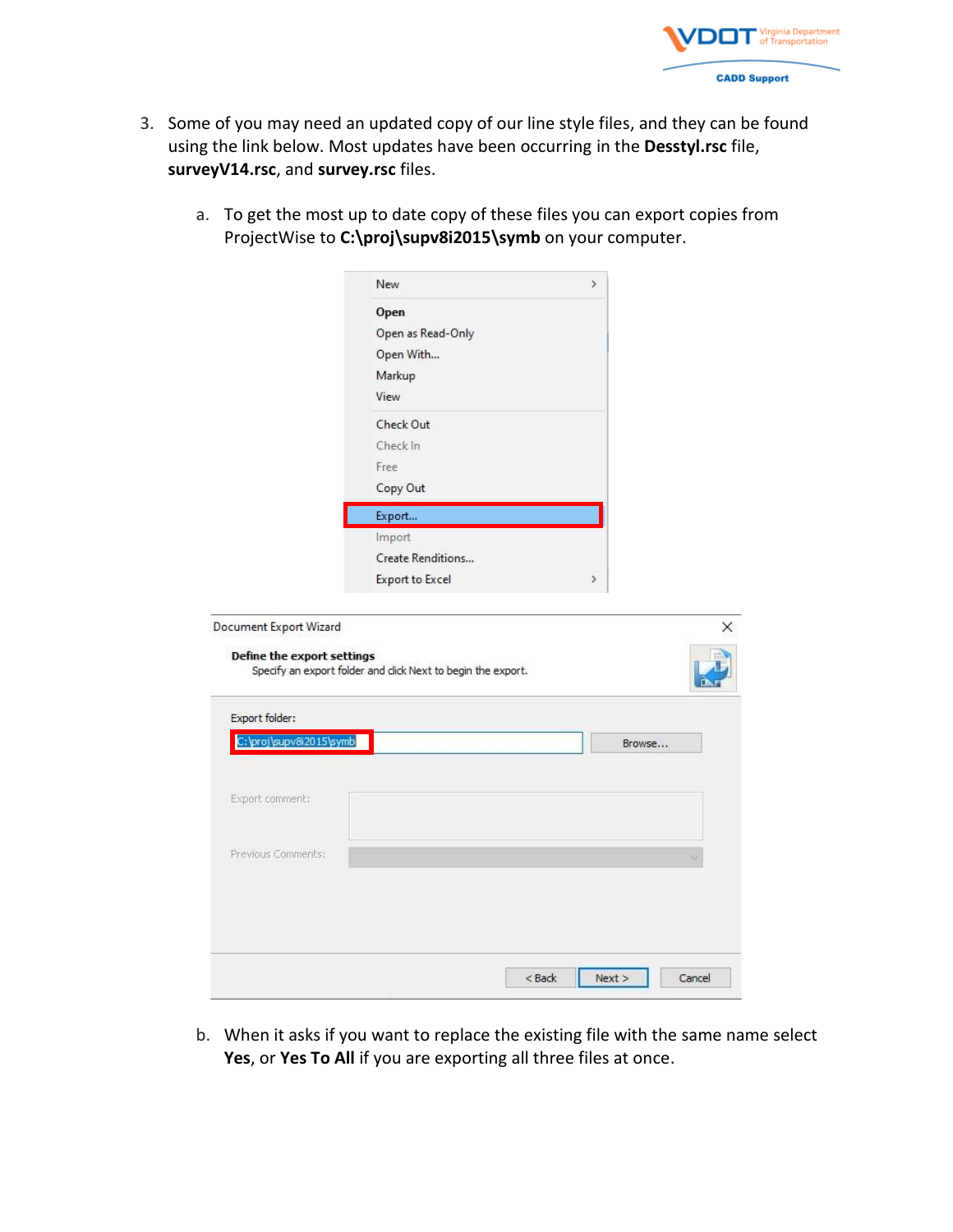

| Warning! |                                                               |  |
|----------|---------------------------------------------------------------|--|
|          | File 'C:\proj\supv8i2015\symb\Desstyl.rsc' exists. Overwrite? |  |
|          |                                                               |  |
|          |                                                               |  |

Standards (Forms, Job Aids, Installs, Training)\Workspace\symb

- 4. If the file that needs to be updated is in a reference you don't have write access to, you can modify the reference settings to get the line styles to scale correctly.
	- a. Open the **References** window, right click on the reference file that has the lines with the incorrect line style scale, and select **Settings.**

|                     | Merge Into Master      |
|---------------------|------------------------|
|                     | Make Direct Attachment |
|                     | Add Link to Element    |
|                     | Create Drawing Title   |
| Clip Boundary       |                        |
| Clip Mask           |                        |
| Delete Clip         |                        |
| <b>Presentation</b> |                        |
|                     | Update From Saved View |
|                     | Push to Saved View     |

b. On the Settings window change the **Global Line Style Scale** to **Master**, and OK. Remember to do a **File->Save Settings** once you're done.